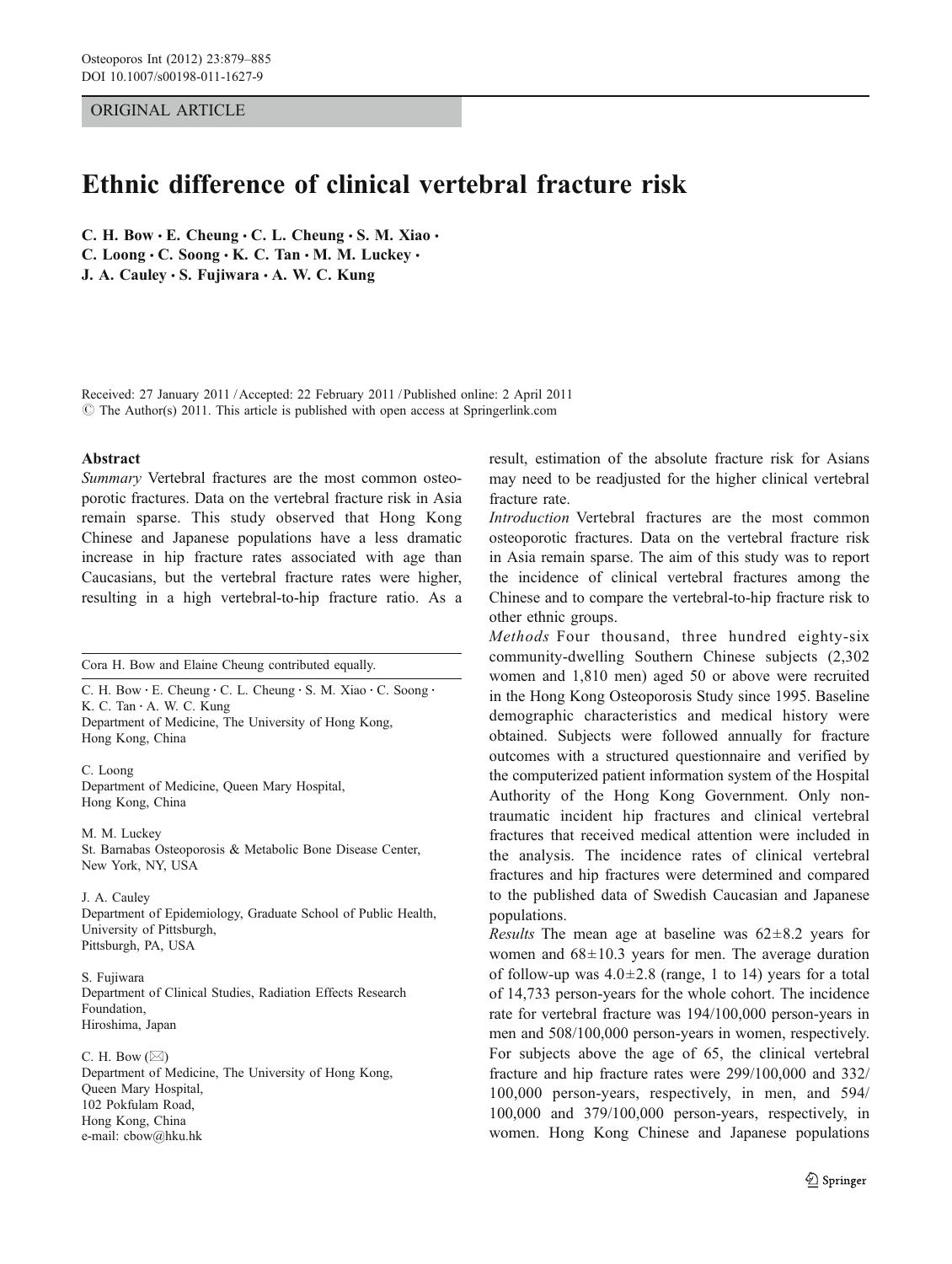have a less dramatic increase in hip fracture rates associated with age than Caucasians. At the age of 65 or above, the hip fracture rates for Asian (Hong Kong Chinese and Japanese) men and women were less than half of that in Caucasians, but the vertebral fracture rate was higher in Asians, resulting in a high vertebral-to-hip fracture ratio. Conclusions The incidences of vertebral and hip fractures, as well as the vertebral-to-hip fracture ratios vary in Asians and Caucasians. Estimation of the absolute fracture risk for Asians may need to be readjusted for the higher clinical vertebral fracture rate.

Keywords Asian . Chinese . Fracture incidence . Osteoporosis. Vertebral fracture

## Introduction

Osteoporosis is a disease associated with decreased bone mass and bone strength and leads to increased fracture risk. Osteoporosis has become a major public health concern in the past decade due to the high prevalence and health care costs associated with it. Vertebral fractures, despite being the most common osteoporotic fracture, accounting for nearly 50% of all osteoporotic fractures, have received little attention compared to hip fractures. Data on the epidemiology of vertebral fractures in Asia remain sparse [[1\]](#page-6-0). It has been shown that both symptomatic and asymptomatic vertebral fractures are predictors of future osteoporotic fractures [[2\]](#page-6-0) and are associated with physical deformity, as well as reduced mobility and quality of life [[3,](#page-6-0) [4](#page-6-0)], and increased mortality [\[5](#page-6-0), [6\]](#page-6-0).

Unfortunately, obtaining accurate information on vertebral fracture is made difficult by the variable presentation of symptoms and the lack of a gold standard for the definition of vertebral fracture. Although vertebral fractures typically present with back pain, height loss and kyphosis, up to 75% of vertebral fractures were not diagnosed clinically due to the absence of specific symptoms in some cases and the difficulty in determining the cause of these physical symptoms [\[7](#page-6-0)]. Numerous methods were developed to help objectively identify morphometric vertebral fractures. The more important ones include the quantitative methods of measuring vertebral body height on radiographs [[8](#page-6-0), [9](#page-6-0)], as well as the semi-quantitative method proposed by Genant et al. [\[10](#page-6-0)]. These assessments use different cut-offs to define the presence of a vertebral fracture, and the reference for comparison of vertebral height could either be the individual's adjacent vertebral body or the mean of a reference population. These variations affected the sensitivity and specificity of the assessments resulting in high falsenegative and false-positive rates and also created a considerable discordance of results in assessing the preva-

lence and incidence of vertebral fractures [\[11](#page-6-0)–[13\]](#page-6-0). Also, vertebral fractures can also be confused with normal variants in vertebral shape or other end-plate deformities caused by other diseases Therefore, the exclusion of other vertebral deformities in order to make a correct diagnosis of vertebral fracture can only be accomplished by visual inspection and expert interpretation of the radiograph [\[14](#page-6-0)].

The lack of a gold standard for a definition of vertebral fracture makes it difficult to assess the true incidence of vertebral fractures. Previous cross-sectional and retrospective studies have suggested a similar prevalence of vertebral fracture in Asians and Caucasians [[15](#page-6-0)–[19\]](#page-6-0) despite their lower hip fracture rates [\[20](#page-6-0)]. The World Health Organization (WHO) developed fracture risk assessment algorithms (FRAX®) to provide 10-year probabilities of hip fracture and major osteoporotic fracture (clinical spine, hip, humerus and forearm) based on a clinical risk factor profile and country-specific fracture and death incidence. The most complete models available are from the UK, Sweden, Japan and the US since the epidemiology of the relevant fractures is established [[21\]](#page-6-0). However, the  $FRAX^{\circledR}$  models for some other countries (France, Spain, Italy, Turkey, Mainland China Hong Kong, etc.) are based on hip fracture risk alone due to the lack of ethnic-specific data and use assumptions, i.e. the site of fracture ratios observed from the Swedish population, to derive the relevant risk functions for other major fractures including vertebral fractures [[22\]](#page-6-0). The objectives of this study were (1) to report the incidence rates of clinical vertebral and hip fractures in a prospective cohort of Chinese men and women, (2) to compare the clinical vertebral and hip fracture rates with those of other ethnic groups, and (3) to evaluate whether a fracture prediction model that assumes a universal spine-to-hip fracture ratio may be biased.

### Methods

#### Hong Kong

This is the first prospective study of clinical vertebral fracture in an Asian population and is a part of the prospective Hong Kong Osteoporosis Study in which community-dwelling Southern Chinese men and women aged 50 or above were recruited from health fairs held in various districts in Hong Kong since 1995 [\[19](#page-6-0), [23](#page-6-0)]. Baseline demographic data including anthropometric measurements, low-trauma fracture history after the age of 45 years, age at menopause and the use of hormone replacement therapy, medical history and symptoms associated with clinical vertebral fractures were obtained using a structured questionnaire at baseline. Subjects with conditions associated with vertebral deformity, including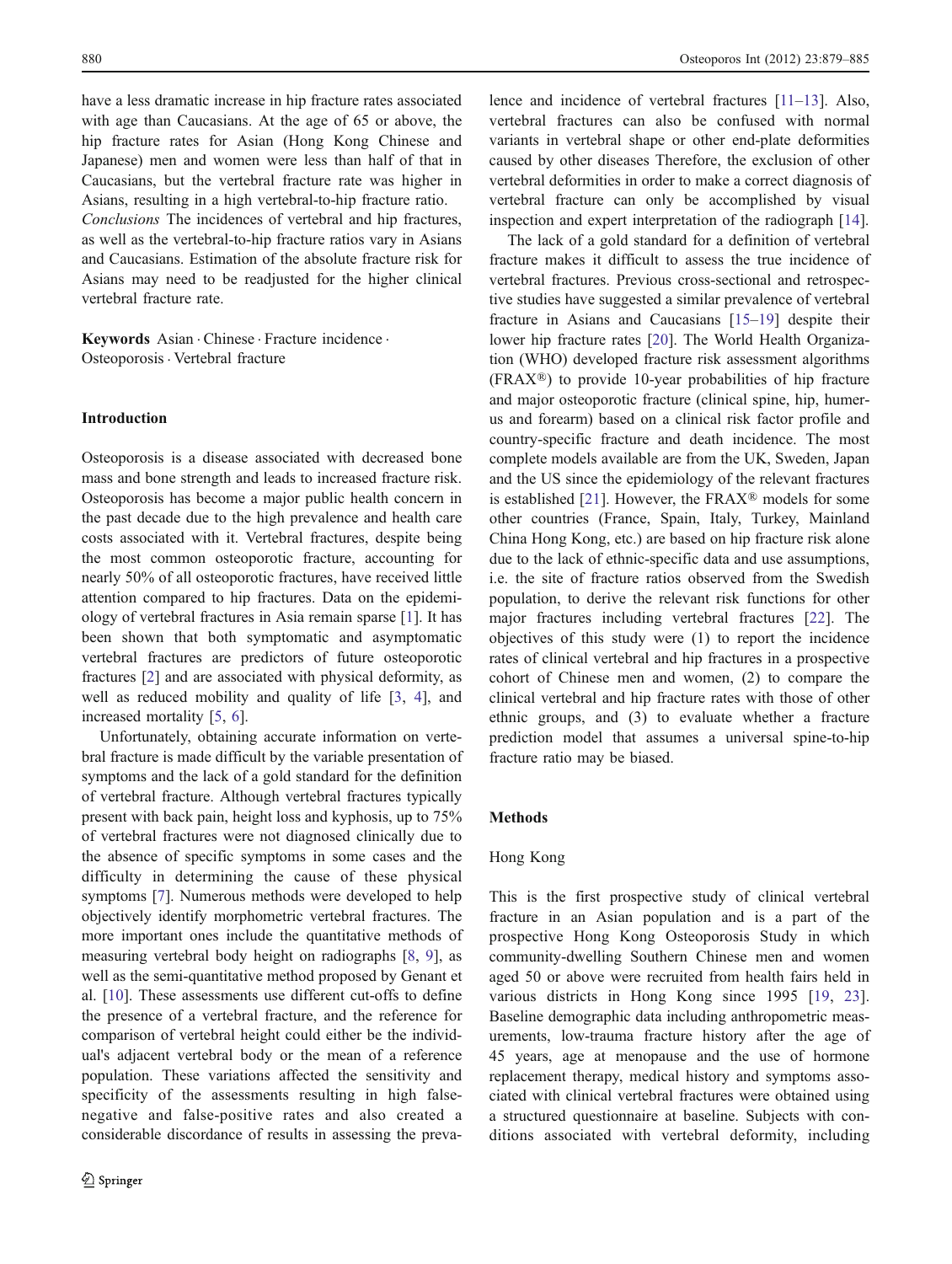osteomalacia, Paget's disease, Scheuermann's disease, hyperparathyroidism, renal bone disease and malignancy with bone metastasis, were excluded. Information on symptoms associated with vertebral fractures was also collected, including difficulty in bending forward, kyphosis (occiputto-wall >0 cm and/or gap between the costal margin and iliac crest <3 fingerbreadths), low back pain and height loss more than 2 cm since the age of 25 years. These data were collected from interviews conducted by a trained research assistant.

All subjects were followed annually via telephone interviews using a structured questionnaire for assessment of the clinical outcome of incident fractures, falls, hospitalization, use of anti-osteoporotic medications, living status and functional status. Subjects who commenced antiosteoporosis medication prior to the occurrence of a primary fracture were excluded. Medical history and incident fractures were verified with the computerized patient information system of the Hospital Authority of the Hong Kong Government. For this study, only nontraumatic incident hip fractures and clinical vertebral fractures were included in the analysis. Hip fractures were defined as having a diagnosis coded as International Classification of Disease, Tenth Revision (ICD-10) S72.0- S72.2 (fracture of the femoral neck, intertrochanteric, trochanteric, or subtrochanteric), and clinical vertebral fractures were identified in subjects who received medical attention from a physician with a diagnosis coded as ICD-10S22.0-S22.1 (fracture of the thoracic vertebra/multiple thoracic vertebrae), S32.0 or S32.7 (fracture of the lumbar vertebra/multiple lumbar vertebrae). Pathological fractures or fractures caused by traffic accidents or falls from standing heights were excluded. The study was approved by the Institutional Review Board of the University of Hong Kong and the Hong Kong West Clusters Hospital of the Hospital Authority.

#### Japan

The hip and clinical vertebral fracture incidence rates for the Japanese were obtained from previously published data used to develop the Japanese version of FRAX® [[24\]](#page-6-0). The hip fracture incidence rate was based on data from a census study in Tottori Prefecture, Japan, in 1994 [\[25\]](#page-6-0). The incidence of vertebral fracture was based on data obtained from the Adult Health Study in Hiroshima, Japan [\[26](#page-6-0)]. Participants were followed through biennial medical examination including radiology assessments since the establishment of the study in 1958. A total of 2,613 subjects (763 men and 1,593 women) who attended at least two followup examinations in 1994 to 2000 were included in the analysis. An incident morphometric vertebral fracture was diagnosed by lateral and posterior–anterior chest and spinal X-rays using the semi-quantitative assessment [\[12](#page-6-0)], in which a decrease of at least 20% in height of any vertebral body from initial reading to the end of the study was defined as a morphometric vertebral fracture. Since the incidence of clinical vertebral fracture was not known in Japan, the ratio of clinical fracture to morphometric fracture incidence was assumed to be the same in Japan as it was for Sweden when the Japanese version of FRAX® was developed, i.e. 30% of morphometric vertebral fractures were assumed as clinical fractures [\[24](#page-6-0), [27](#page-6-0)].

# Sweden

The incidence rates of hip and clinical vertebral fractures for Swedish Caucasians were also obtained from a previously published study by Kanis et al., in which all incident fractures, including hip fractures (1991) and clinical vertebral fractures (1993 and 1994) were identified from files at the Department of Diagnostic Radiology in Malmo, Sweden, for the relevant year. Only vertebral fractures that came to clinical attention were captured, and subjects who previously sustained a fracture of the same type were excluded from analysis. The annual incidences of hip and clinical vertebral fractures were calculated for men and women by age [[28\]](#page-6-0).

#### Statistical analyses

Baseline characteristics of the Chinese subjects are expressed in means±SD for continuous variables and in percentage for categorical variables. Time to incident hip or vertebral fractures was calculated according to the date of X-ray reports or physician's consultations when the diagnosis was made. The average follow-up period for all subjects was  $4.0 \pm 2.8$  (range, 1 to 14) years, with a total follow-up of 14,733 patient-years. Subjects who had received anti-osteoporosis medication after sustaining a fracture during the follow-up period or those who deceased at the time of analysis were analysed up to their time of treatment initiation or last contact time point. Incidence rates were reported as rate per 100,000 person-years. The incidence rates of vertebral and hip fractures were compared to the published data from Japan and Sweden. Vertebral-to-hip fracture ratios were used to demonstrate the proportion of vertebral fractures in relation to hip fractures in different populations.

# Results

A total of 4,116 Southern Chinese subjects (2,302 women and 1,810 men) aged 50 or above were included in the analysis. The mean age at baseline was  $62 \pm 8.2$  years for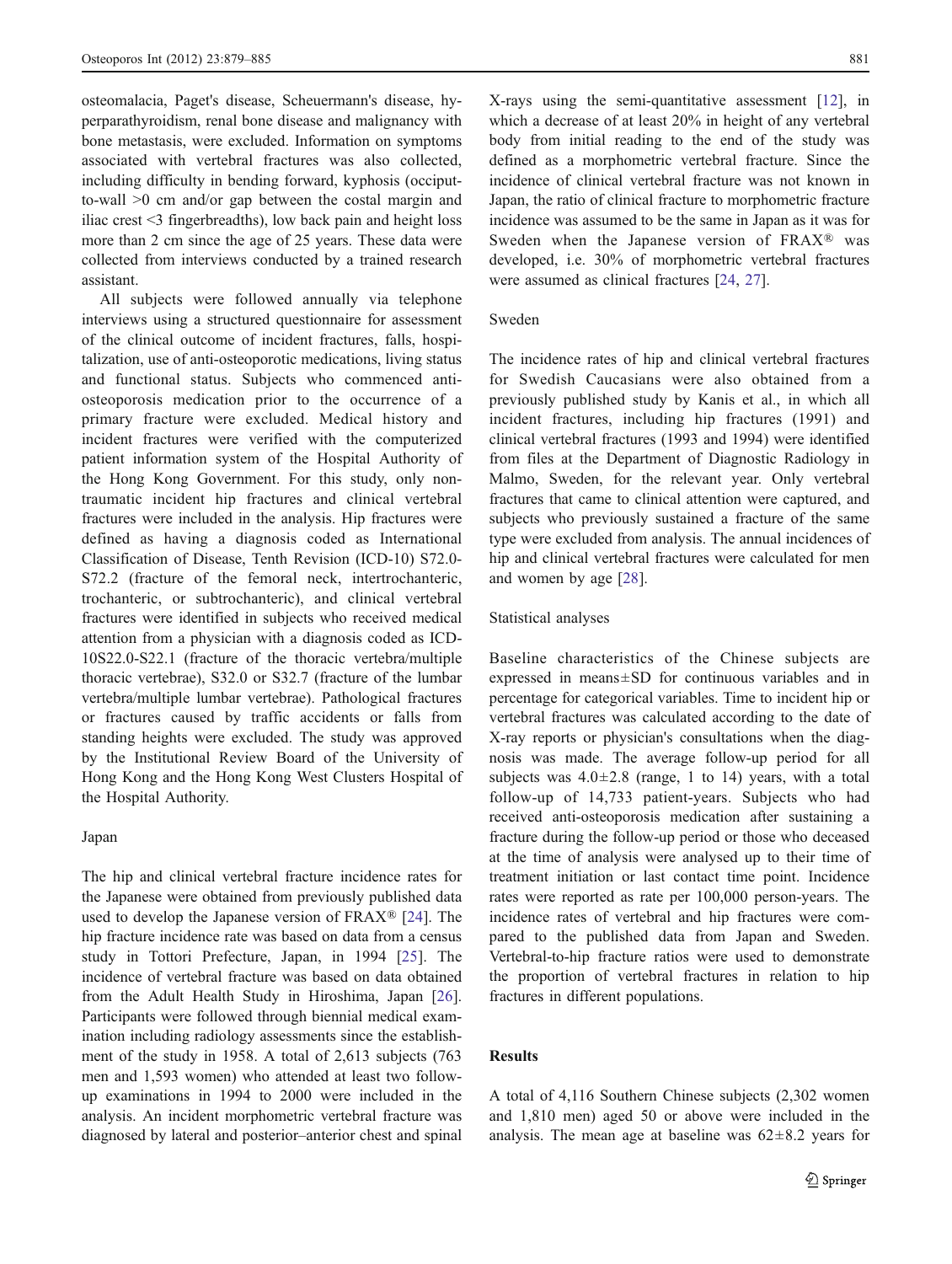women and  $68\pm10.3$  years for men. Of the women,  $37.2\%$ and 63.4% of men were above the age of 65 years. Baseline demographic information and characteristics are shown in Table 1. Of the men, 55.5% and 72.1% of women reported having difficulty bending forward, kyphosis, low back pain and/or height loss >2 cm since the age of 25. However, only 2.7% of men and 5.5% of women reported a history of past clinical vertebral fracture.

Two hundred and sixty-seven subjects had died at the time of analysis (77 women and 190 men), and 353 patients (333 women and 19 men) received anti-osteoporosis medication after sustaining a fracture during the follow-up period. The data for these subjects were analysed up to their last contact time point or time of treatment initiation, respectively. During the follow-up period, 57 clinical vertebral fractures and 34 incident hip fractures were reported (11 vertebral fractures and 10 new hip fractures in men; 46 vertebral fractures and 24 new hip fractures in women). The incidence for vertebral fractures was 194 per 100,000 person-years in men and 508 per 100,000 in women (overall female/male ratio=2.6:1), and the incidence for hip fractures was 176 per 100,000 person-years in men and 265 per 100,000 person-years in women (female/ male ratio=1.5:1). Table [2](#page-4-0) shows the incidence rates of clinical vertebral and hip fractures according to sex and age groups. Both clinical vertebral and hip fracture incidences increased exponentially with increasing age in both sexes. Men aged 50–55 years had a fracture incidence of 50 per 100,000 person-years for the vertebra and 10 per 100,000 for the hip versus men aged 85 years and above who have a

vertebral fracture incidence of 954 per 100,000 personyears and a hip fracture incidence of 477 per 100,000 person-years. Similarly, incidences of vertebral and hip fracture increase from 219 and 16 per 100,000 person-years in women 50 years of age to 2,689 and 1,377 per 100,000 person-years, respectively, at age 85. Overall, men older than 65 years have a vertebral fracture incidence of 299 per 100,000 person-years and hip fracture incidence of 332 per 100,000 person-years, and the overall incidence of vertebral and hip fractures for women older than 65 years were 594 per 100,000 person-years and 379 per 100,000 personyears, respectively.

The fracture incidence of Chinese subjects was compared to those of the Swedish and Japanese populations. The incidence rates of hip fractures in Caucasian men and women rose exponentially with age, whereas the rise was near linear for vertebral fractures. In contrast, for Asian women in Hong Kong and Japan, the incidence rate for vertebral fractures rose exponentially with age, whereas the rise was near linear for hip fractures. In Asian men, both the incidence rates of vertebral and hip fractures rose near linearly with age. The hip fracture incidences in Hong Kong men and women were similar to those of Japan but much lower than those of the Caucasian population in Sweden. For example, the hip fracture rates for Hong Kong men and women aged 65 to 69 years old were only 49% and 33%, respectively, of those of the Caucasian men and women in the same age group. However, the incidence of vertebral fractures in Asian men was similar to that of Caucasian men; and Asian women have a much higher

| Table 1 Clinical characteristic<br>of the study population |                                                   | Men $(n=1,810)$       | Women $(n=2,302)$    |  |
|------------------------------------------------------------|---------------------------------------------------|-----------------------|----------------------|--|
| $(Mean \pm SD)$                                            | Years of follow-up (mean $\pm$ SD (range))        | $3.5 \pm 2.9$ (1-14)  | $4.7\pm2.6$ (1-14)   |  |
|                                                            | Age (year)                                        | $68 \pm 10.3$ (50-99) | $62 \pm 8.2$ (50-91) |  |
|                                                            | Height (cm)                                       | $164.6 \pm 6.5$       | $152.7 \pm 6.0$      |  |
|                                                            | Weight (kg)                                       | $62.9 \pm 10.3$       | $55.3 \pm 9.1$       |  |
|                                                            | Body mass index $(kg/m2)$                         | $28.1 \pm 8.4$        | $23.7 \pm 3.7$       |  |
|                                                            | Number of postmenopausal women                    |                       | 2,229 (96%)          |  |
|                                                            | Age at menopause (year)                           |                       | $49.5 \pm 4.0$       |  |
|                                                            | Current or history of hormone replacement therapy |                       | $217(9.4\%)$         |  |
|                                                            | Difficulty bending forward                        | 185 $(10.2\%)$        | $365(15.8\%)$        |  |
|                                                            | Kyphosis                                          | 78 (4.3%)             | $126(5.5\%)$         |  |
|                                                            | Low back pain                                     | 510 (28.2%)           | $1,336(58.0\%)$      |  |
|                                                            | Height loss $>2$ cm since 25 years old            | 442 (24.4%)           | 854 (37.1%)          |  |
|                                                            | Have at least one of the above symptoms           | $1,004$ (55.5%)       | $1,660(72.1\%)$      |  |
|                                                            | History of clinical vertebral fracture            | 48 (2.7%)             | $126(5.5\%)$         |  |
|                                                            | History of hip fracture                           | $24(1.7\%)$           | $31(1.3\%)$          |  |
|                                                            | Incident clinical vertebral fracture at follow-up | 11 $(0.6\%)$          | 46 $(2.0\%)$         |  |
|                                                            | Incident hip fracture at follow-up                | $10(0.6\%)$           | $24(1.0\%)$          |  |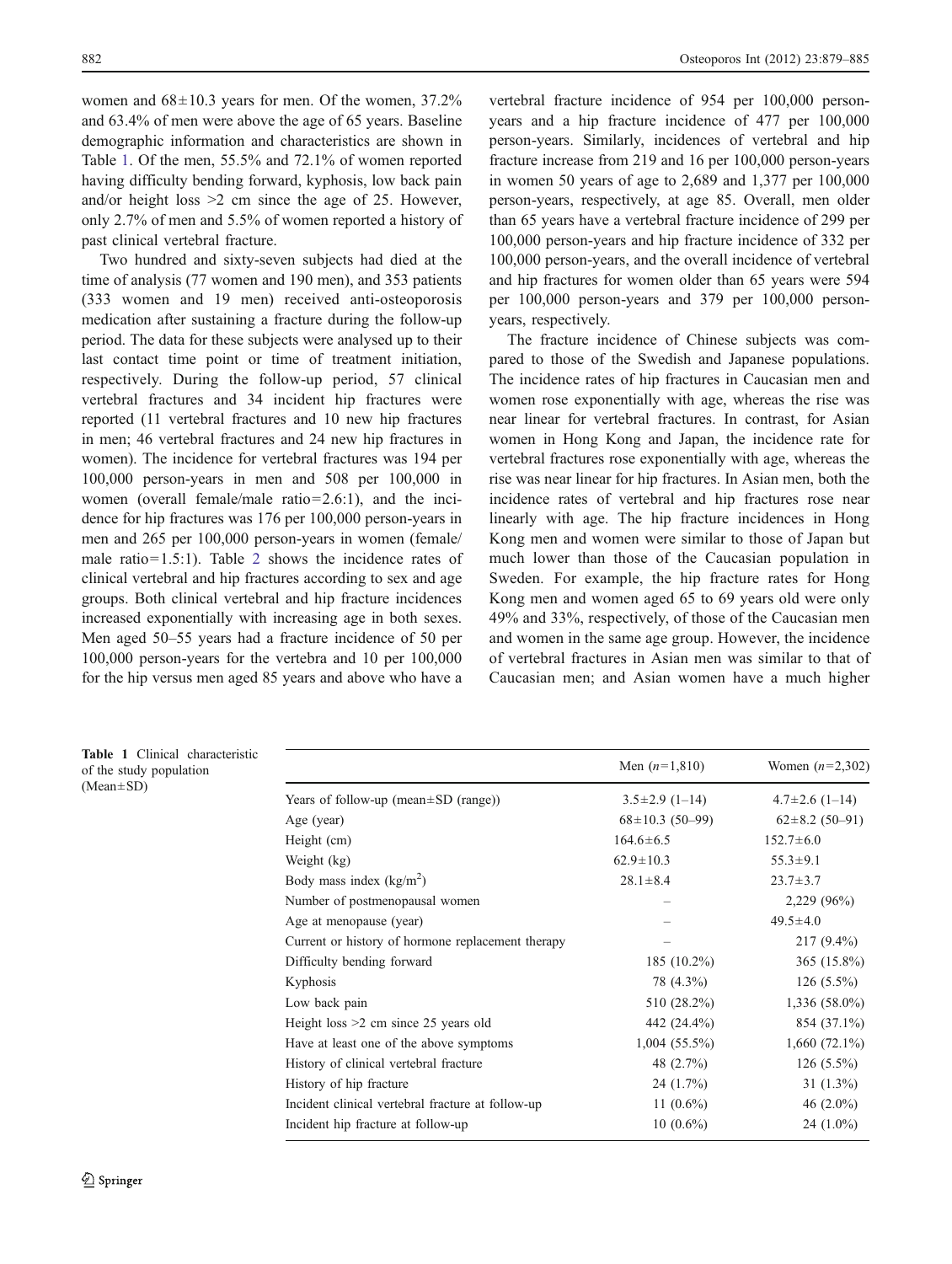<span id="page-4-0"></span>Table 2 Incidence (per 100,000 person-years) of hip and clinical vertebral fracture according to sex and age groups

| Fracture site and age group | Men | Women | F/M |
|-----------------------------|-----|-------|-----|
| Hip                         |     |       |     |
| $50 - 54$                   | 10  | 16    | 1.6 |
| $55 - 59$                   | 21  | 31    | 1.5 |
| $60 - 64$                   | 46  | 57    | 1.2 |
| $65 - 69$                   | 99  | 103   | 1.0 |
| $70 - 74$                   | 215 | 273   | 1.3 |
| $75 - 79$                   | 348 | 527   | 1.5 |
| $80 - 84$                   | 602 | 1,059 | 1.8 |
| $85+$                       | 477 | 1,377 | 2.9 |
| Vertebral                   |     |       |     |
| $50 - 54$                   | 50  | 219   | 4.4 |
| $55 - 59$                   | 111 | 313   | 2.8 |
| $60 - 64$                   | 165 | 516   | 3.1 |
| $65 - 69$                   | 95  | 564   | 5.9 |
| $70 - 74$                   | 226 | 874   | 3.9 |
| $75 - 79$                   | 450 | 1,205 | 2.7 |
| $80 - 84$                   | 594 | 2,119 | 3.6 |
| $85+$                       | 954 | 2,689 | 2.8 |

Fig. 1 Age-specific incidence rates (per 100,000 person-years) in Hong Kong compared to Japanese and Swedish Caucasians for hip fracture (a) and clinical vertebral fracture (b)

vertebral fracture incidence than Caucasian women (Fig. 1a and b). Among older women aged 80 or above, the incidence of vertebral fracture in Asians almost doubled to that of Swedish Caucasian women.

The spine-to-hip fracture ratios also differed between different Asians and Caucasians. Although vertebral fractures occur with a higher incidence earlier in life than hip fractures in both Asians and Caucasians, Asians have a much higher spine-to-hip fracture ratio than Caucasians, meaning vertebral fractures have a higher proportion to hip fractures in Asians than in Caucasians, especially among subjects younger than 65 years (Table [3](#page-5-0)).

# **Discussion**

Vertebral fractures are the most common type of osteoporotic fractures, and they are well known as an independent predictor of future osteoporotic fractures, including both vertebral and non-vertebral fractures [\[22](#page-6-0)]. However, reports about the incidence of vertebral fracture are scant because of the discrepancies in the definition of vertebral fracture and the difficulties in recognizing them clinically. A

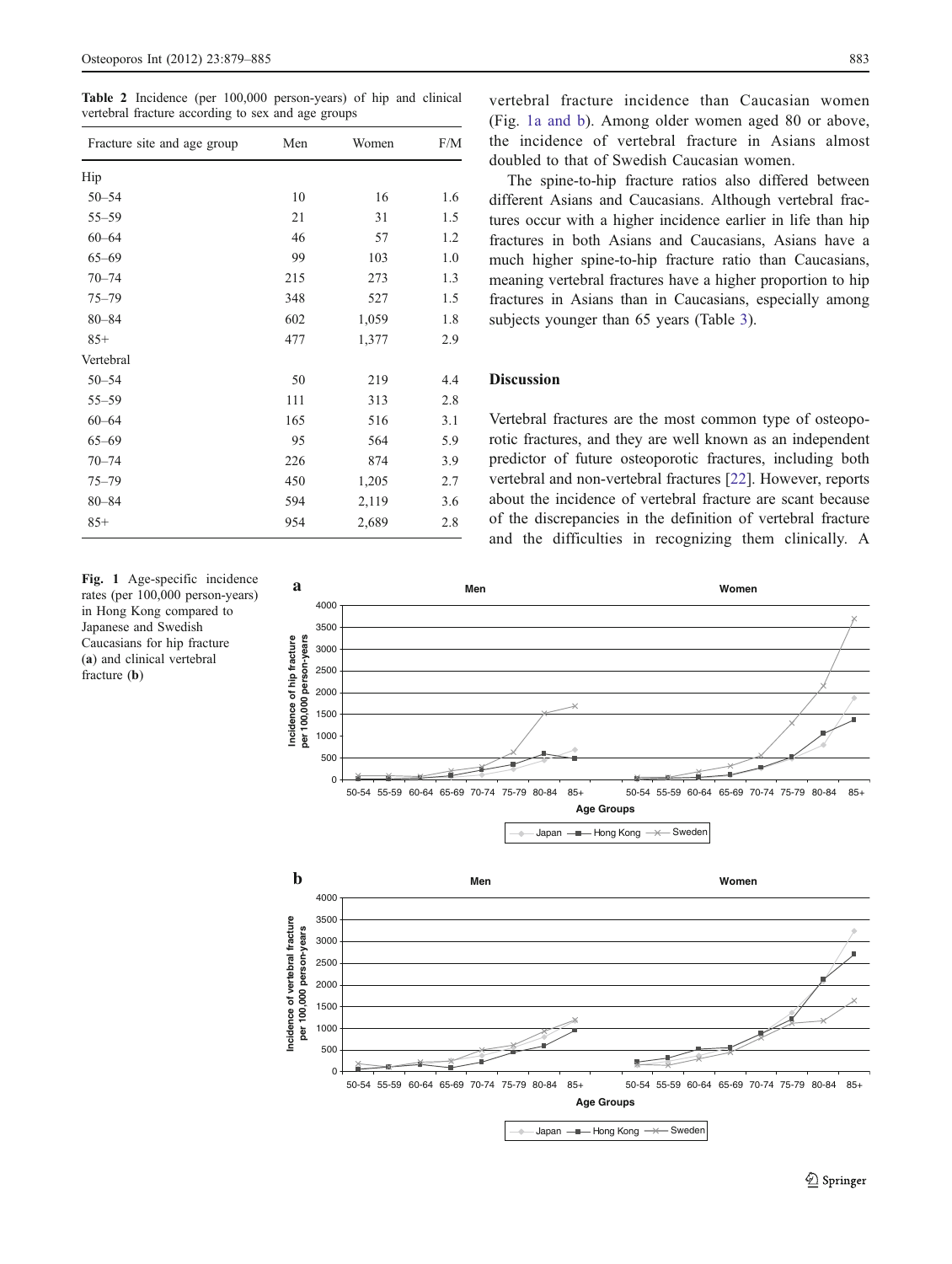<span id="page-5-0"></span>Table 3 Age- and sex-specific clinical vertebral-to-hip fracture ratio in Hong Kong compared to Japanese and Swedish Caucasians

|           | Men          |           |             |              | Women     |             |  |
|-----------|--------------|-----------|-------------|--------------|-----------|-------------|--|
| Age group | Japan $[24]$ | Hong Kong | Sweden [28] | Japan $[24]$ | Hong Kong | Sweden [28] |  |
| $50 - 54$ | 3.9          | 5.0       | 2.2         | $N/A^a$      | 13.7      | 2.6         |  |
| $55 - 59$ | 7.1          | 5.3       | 1.4         | 4.7          | 10.1      | 2.9         |  |
| $60 - 64$ | 2.8          | 3.6       | 3.2         | 8.9          | 9.1       | 1.6         |  |
| $65 - 69$ | 4.1          | 1.0       | 1.2         | 6.3          | 5.5       | 1.4         |  |
| $70 - 74$ | 3.5          | 1.1       | 1.7         | 3.4          | 3.2       | 1.4         |  |
| $75 - 79$ | 2.3          | 1.3       | 1.0         | 2.8          | 2.3       | 0.8         |  |
| $80 - 84$ | 1.8          | 1.0       | 0.6         | 2.6          | 2.0       | 0.5         |  |
| $85+$     | 1.7          | 2.0       | 0.7         | 1.7          | 1.1       | 0.4         |  |

<sup>a</sup> Clinical vertebral-to-hip fracture ratio for Japanese women aged 50–54 was not available since the hip fracture incidence for this group was zero

previous study has shown that the postmenopausal women in Hong Kong, Beijing and Taiwan have a similar prevalence of morphometric vertebral fracture as Caucasian women in the USA and Europe (about 25% in all regions), in contrast to the marked worldwide variations in the prevalence of hip fractures [[21\]](#page-6-0). The present study further confirmed that, although the risk of hip fractures in Asians was low, Asian men do have a vertebral fracture risk similar to Caucasian men, and Asian women have an even higher clinical vertebral fracture risk than Caucasian women.

The observed ethnic differences in fracture incidences may be due to the fact that hip fracture risk was affected by fall risk, whereas the risk of vertebral fracture mostly depends on bone strength [\[13](#page-6-0)]. Despite the low hip fracture rate in our population, Hong Kong women had a higher prevalence of osteoporosis (bone mineral density Tscore≤−2.5 at any one site in reference to ethnic-specific peak young mean according to the ISCD recommendation) than US Caucasian women (35.8% vs. 20%, respectively) [\[29,](#page-6-0) [30\]](#page-6-0) and a similar prevalence of about 6% in Hong Kong and US Caucasian men [\[31\]](#page-6-0). In view of the ethnic differences, it is important to obtain accurate information on population fracture risk to characterize the absolute fracture risk of individual subjects. At present, information on the risk of clinical vertebral fracture in Asians is lacking, and the WHO fracture risk assessment algorithms (FRAX®) estimated population-specific absolute major osteoporotic fracture risks based on the assumption that the ratio of hip-to-vertebral fracture is the same as that observed in Swedish populations to provide. However, our study demonstrated the variations of the spine-to-hip fracture ratios between ethnic groups; thus, a fracture prediction model that assumes a universal spine-to-hip fracture ratio may be biased.

Our previous prospective study on Southern Chinese men over 50 years old has shown that the FRAX® algorithm seemed to overestimate the 10-year major osteoporotic fracture risk in subjects with low fracture risk, but under-

estimated the risk for high-risk groups [\[29](#page-6-0)]. Results from the current study raise a concern that a model that presumes a ratio of vertebral fractures to hip fractures in a Swedish population might underestimate the risk of vertebral fractures in Asians, resulting in a general underestimation of the absolute risk of major osteoporotic fracture.

Strengths of this study include the use of a communitybased population to investigate the incidence rate of clinical vertebral fractures. All clinical vertebral fractures and hip fractures were confirmed by the medical record. A major limitation of the present study is that the comparisons to incidence rate of clinical vertebral fracture to other ethnic groups were based on published literatures, and the data among Asian countries are scanty. Japan is the only country in Asia that reported the incidence rate on morphometric vertebral fractures based on a radiographic survey in a community-based population. Also, the Japanese data used for comparison came from the early 1990s, and there has been some evidence that hip fracture rates are increasing in Asians [[20\]](#page-6-0). The impact on the change in epidemiology of fracture in Asians has not been evaluated. Another drawback of the present study is that only the incidences of clinical vertebral fractures were reported due to the lack of a common definition of morphometric vertebral fractures in other publications. Furthermore, the sample size and the number of fractures recorded in the men's cohort were small, and this study may have underestimated the fracture rates in the general male population.

In conclusion, this study demonstrated that while the hip fracture incidence in Asians is lower than in Caucasians, the incidence of clinical vertebral fractures was at least as high in Asians as in Caucasians.

Acknowledgements This study was funded by the Bone Health Fund of the Hong Kong University Foundation and the Osteoporosis Research Fund of the University of Hong Kong. SMCR is partly supported by the KC Wong Education Foundation.

Conflicts of interest None.